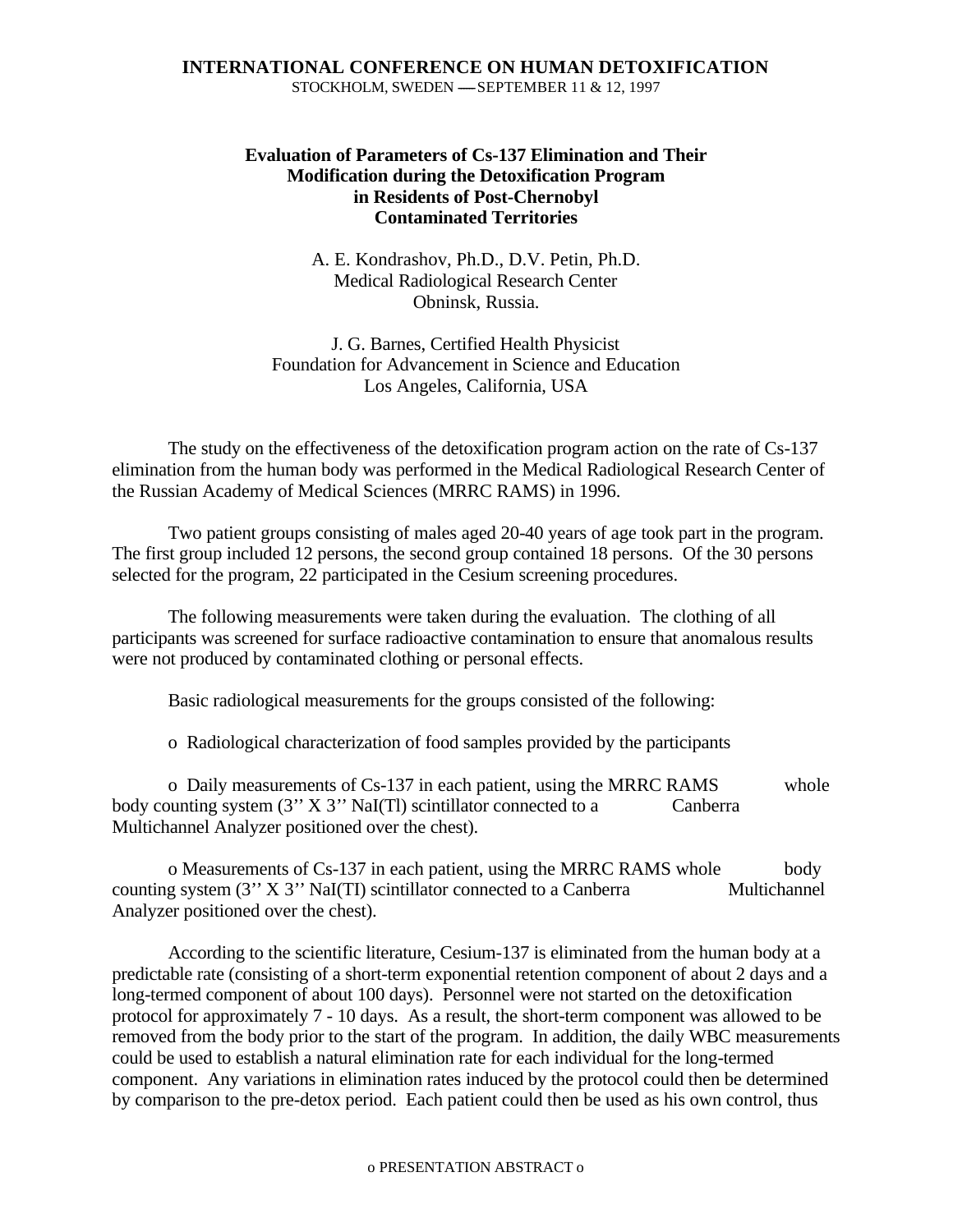#### **INTERNATIONAL CONFERENCE ON HUMAN DETOXIFICATION** STOCKHOLM, SWEDEN  $-$ -SEPTEMBER 11 & 12, 1997

the constitution of a dedicated control group was not required. In addition to comparison to control values determined during the study, comparison to the predicted cesium elimination rates promulgated by the International Commission on Radiological Protection (ICRP) was used as an additional verification of the cesium elimination behavior.

## Group 1 Results

The results of measurement with the WBC facility during the first examination stage showed that, in the majority of patients, the long-term elimination half-life was in good agreement with published data. Evaluation of the data following the completion of the detox program suggests that no significant increase in the elimination rates of Cesium-137 was provided by the detox protocol. The activity of Cesium-137 in urine was found to be in general agreement with the levels that would be expected from natural excretion processes in the body (based on data analysis using the Intake Retention Fraction (IRF) method of NuReg/CR-4884. Though the focus of this trial was on Cesium-137 levels, it should be noted that a number of significant improvements in the physical and mental condition of the participants resulted from the detoxification regimen.

## Group 2 Results

It was speculated that the Cesium in the first group of patients had mobilized, but had not been eliminated. In order to further study the behavior of the cesium in the body, the following tests were added to the second test protocol:

- It was speculated that a significant amount of cesium had been excreted in sweat. Accordingly, Cs-137 content in sweat excreted during the sauna period was measured for the five patients with the largest measured body burden.
- Cesium is highly soluble in body fluids, and tends to be retained in the muscles. To determine if the pooling behavior was being affected, five patients in the second group with the highest body burdens had measurments taken of the thigh muscle tissues using a 3''X3'' NaI(Tl) scintillator connected to a multi-channel analyzer.

The sampling and counting schedule was also changed in the second group. Three stages were defined and characterized:

Control (about 7 days)

Detoxification (about 14 days)

Post Detoxification (about 1-3 days)

The duration of the first period permitted the partial elimination of the short-termed component of the retained cesium; a longer period would have been needed to fully eliminate this component. Nevertheless, the control data was sufficient to obtain a reasonable estimate of the rate of elimination for comparison to the detoxification stage. These comparisons did not establish a